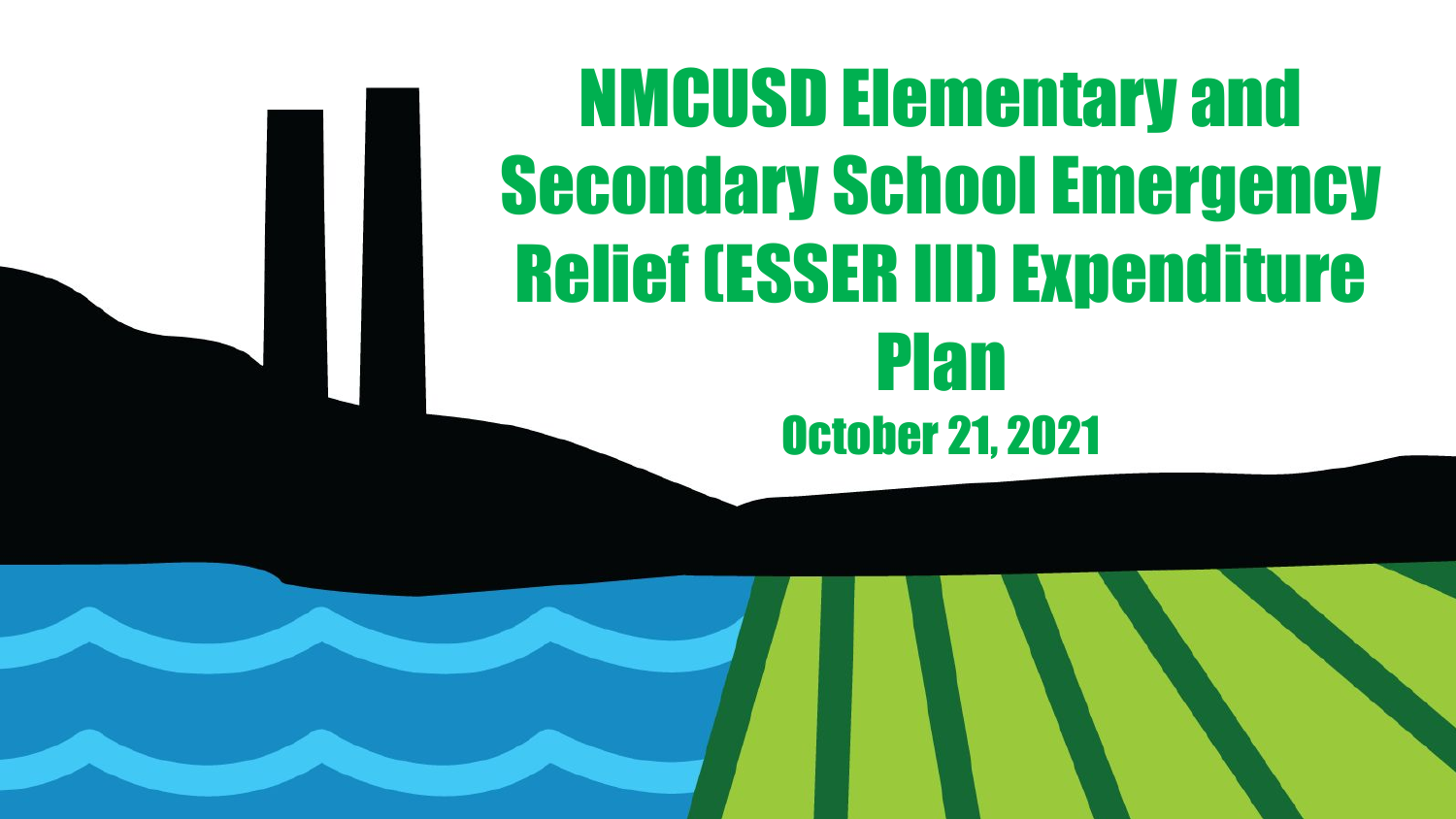

### What is **ESSER III?**

#### **ESSER III is the Elementary and Secondary Schools Emergency Relief**

**In Response to the 2019 Novel Coronavirus (COVID-19) U.S. Congress passed the American Rescue Plan (ARP) Act, which was signed into law on March 11, 2019. ESSER III funds are the main source of Federal Funds as a result of the passage of ARP. The III indicates the third round for this type of funding.**

**For more information click here: <b>[ARP Act Funding - Federal Stimulus Funding \(CA](https://www.cde.ca.gov/fg/cr/arpact.asp)** [Dept of Education\)](https://www.cde.ca.gov/fg/cr/arpact.asp)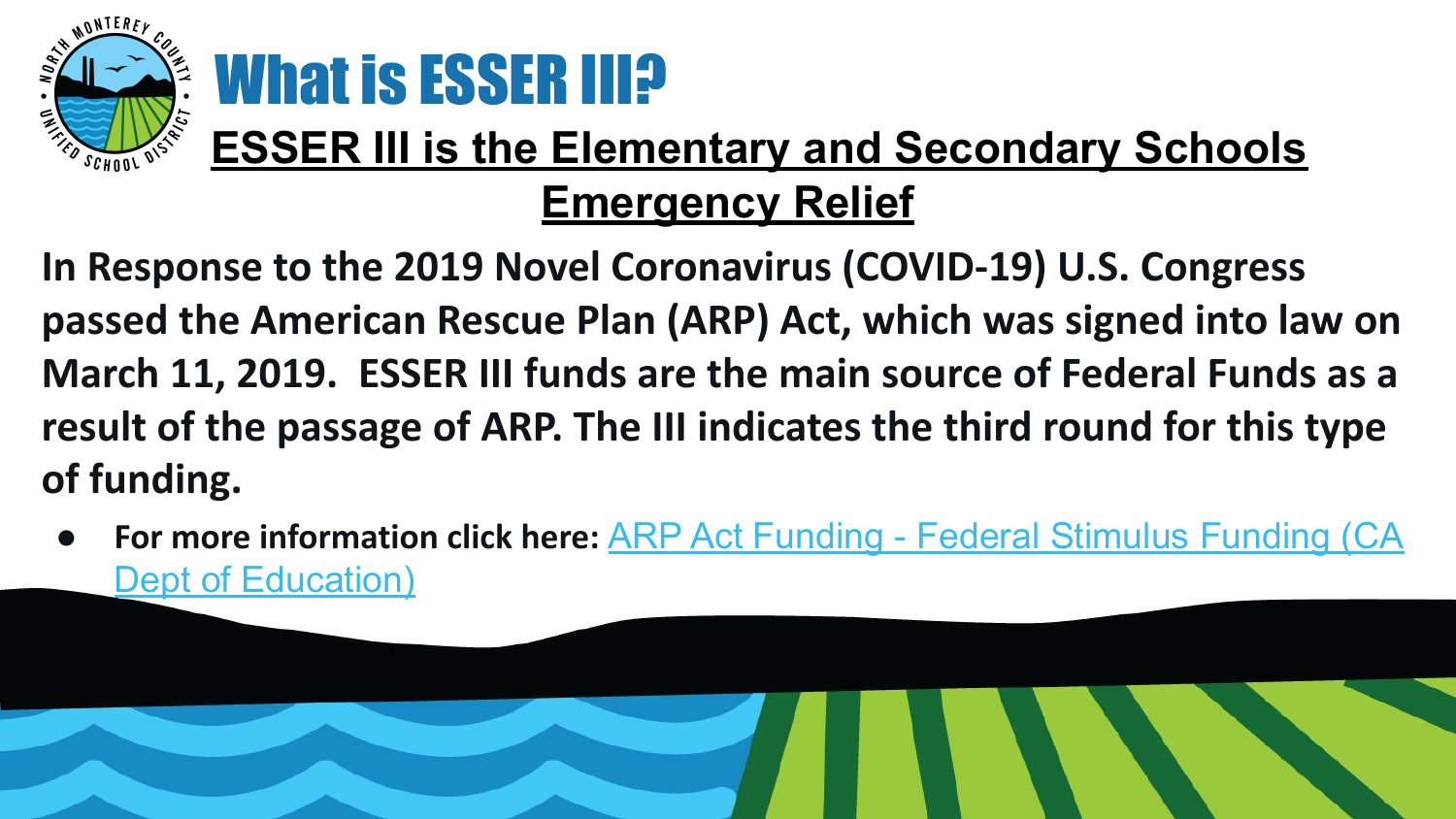

#### ESSER III Restrictions

- **• These one-time federal funds are restricted in nature and must be used for a specific purpose.**
- **• ESSER III Expenditure Plan template and instructions outlines requirements and components**
- **• More information on uses can be found here: [ESSER III Allowable](https://www.cde.ca.gov/fg/cr/arpact.asp#esseriii) Uses**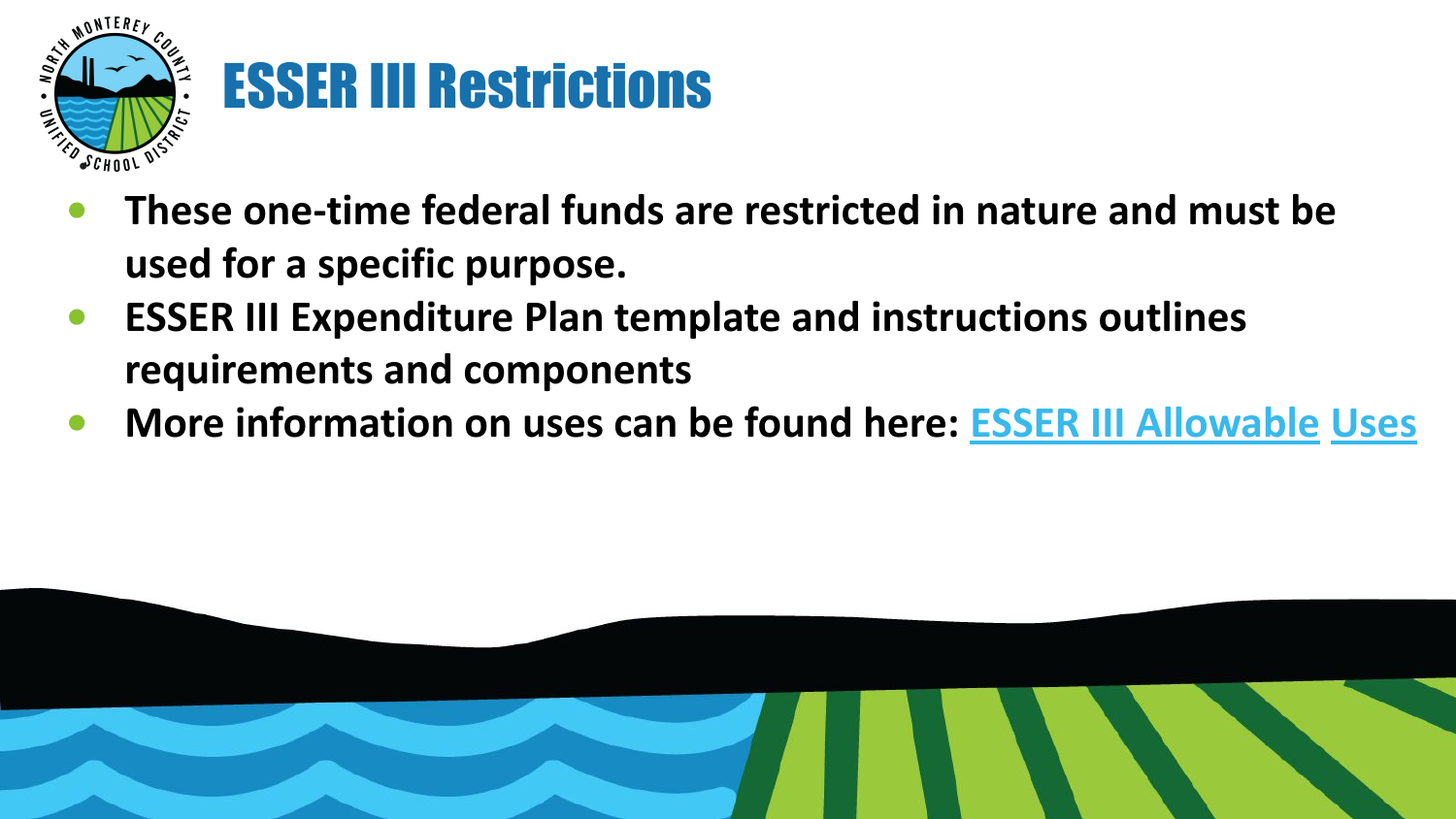

#### NMCUSD ESSER III Allocation & Spending Timeline

- **• Allocation amount \$7,821,819 (previous est. \$7,816,211)**
- **• Funds expire September 30, 2024**
- **• Expenditure Plan Required on or before October 29, 2021 to MCOE for Review**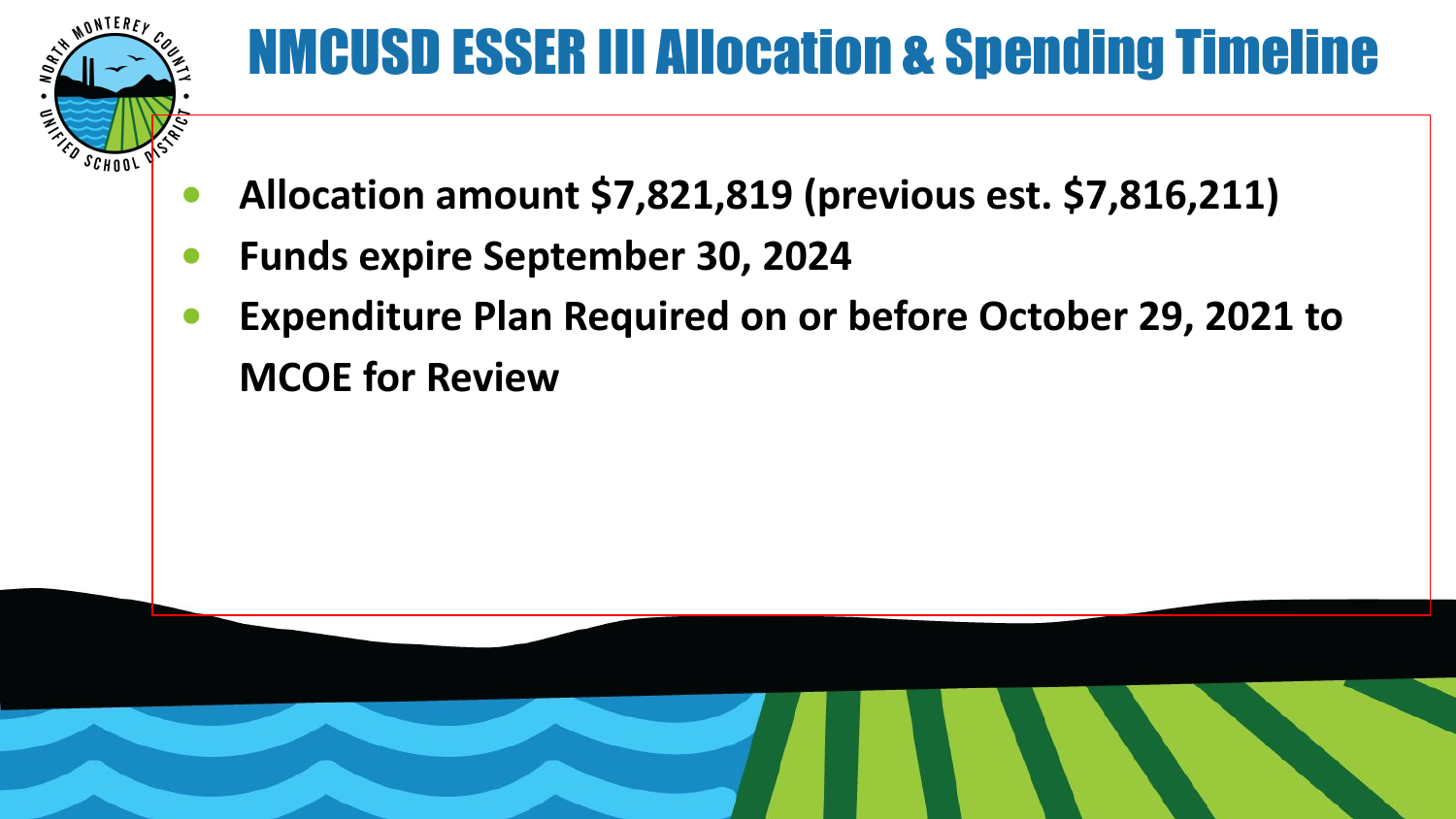

#### ESSER III - Expenditure Highlights

**80% current funding authority:**

- **• Strategies for Continuous and Safe In-Person Learning \$4,631,829**
- **• Addressing Lost Instructional Time (a minimum of 20% of LEAs ESSER III funds) - \$1,157,957**

**20% hold for future disbursements when authorized:**

**• Use of Any Remaining Funds - \$2,032,033**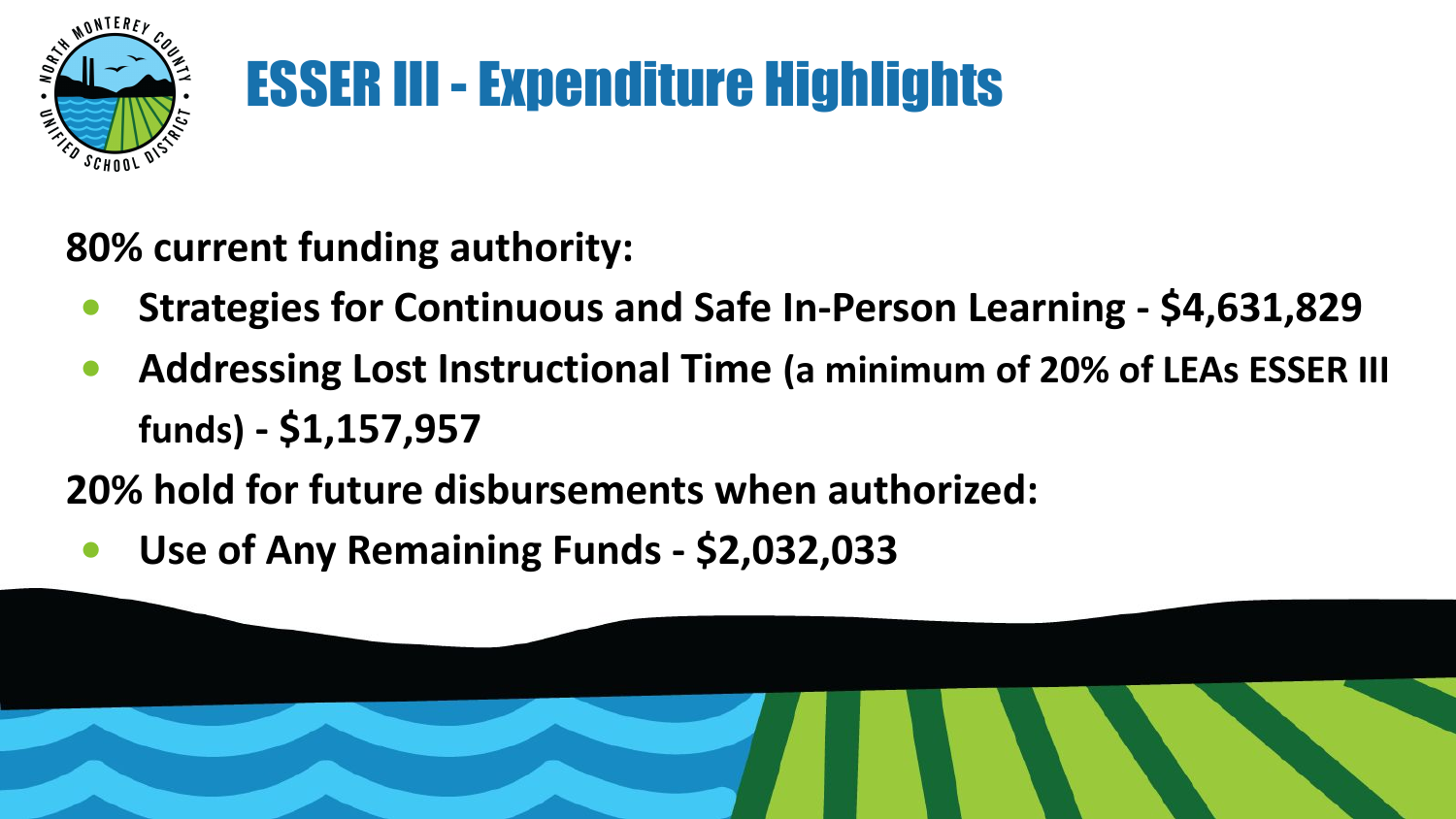

# Alignment with Other LEA Plans in ESSER III Plan

- **• Local Control Accountability Plan (LCAP) for 2021-2024**
- **• Expanded Learning Opportunities Plan 2021**
- **• Learning Continuity and Attendance Plan 2021**
- **• Reopening and COVID-19 Prevention Plan/Program 2021**
- **• Facilities Master Plan-Educational Specification-Sept 2, 2021**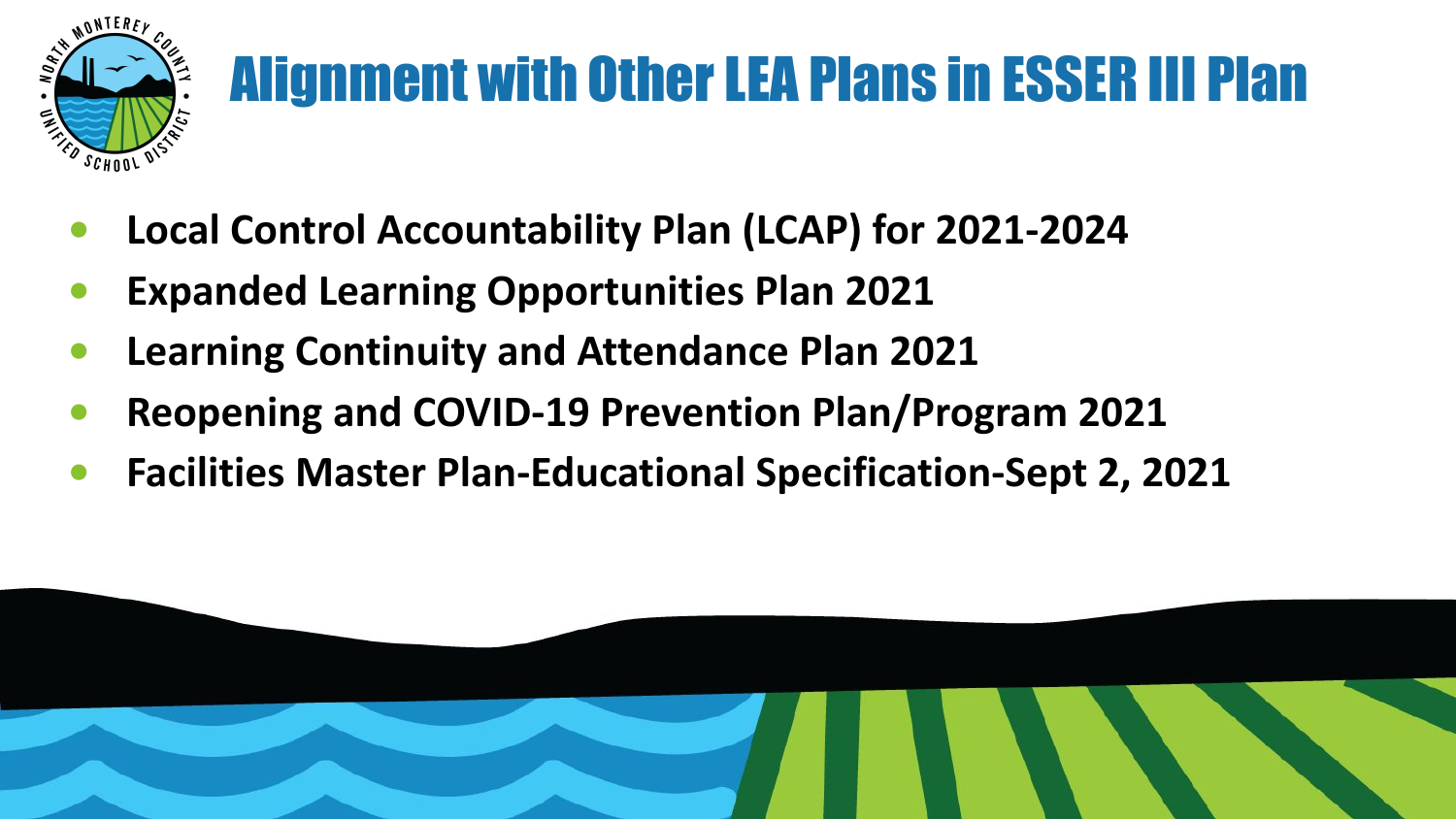

- **• Variety of planning and stakeholder consulting processes that took place in developing 2021 plans (LCAP, Continuity of Learning, Reopening COVID-19 Prevention, Expanded Learning, etc.)**
- **• Surveys, focus groups, advisory councils, consultations**
- **• Input on goals, actions, expenditures, metrics and outcomes**
- **• Continued into at each school via the SPSA updates for 2021-22**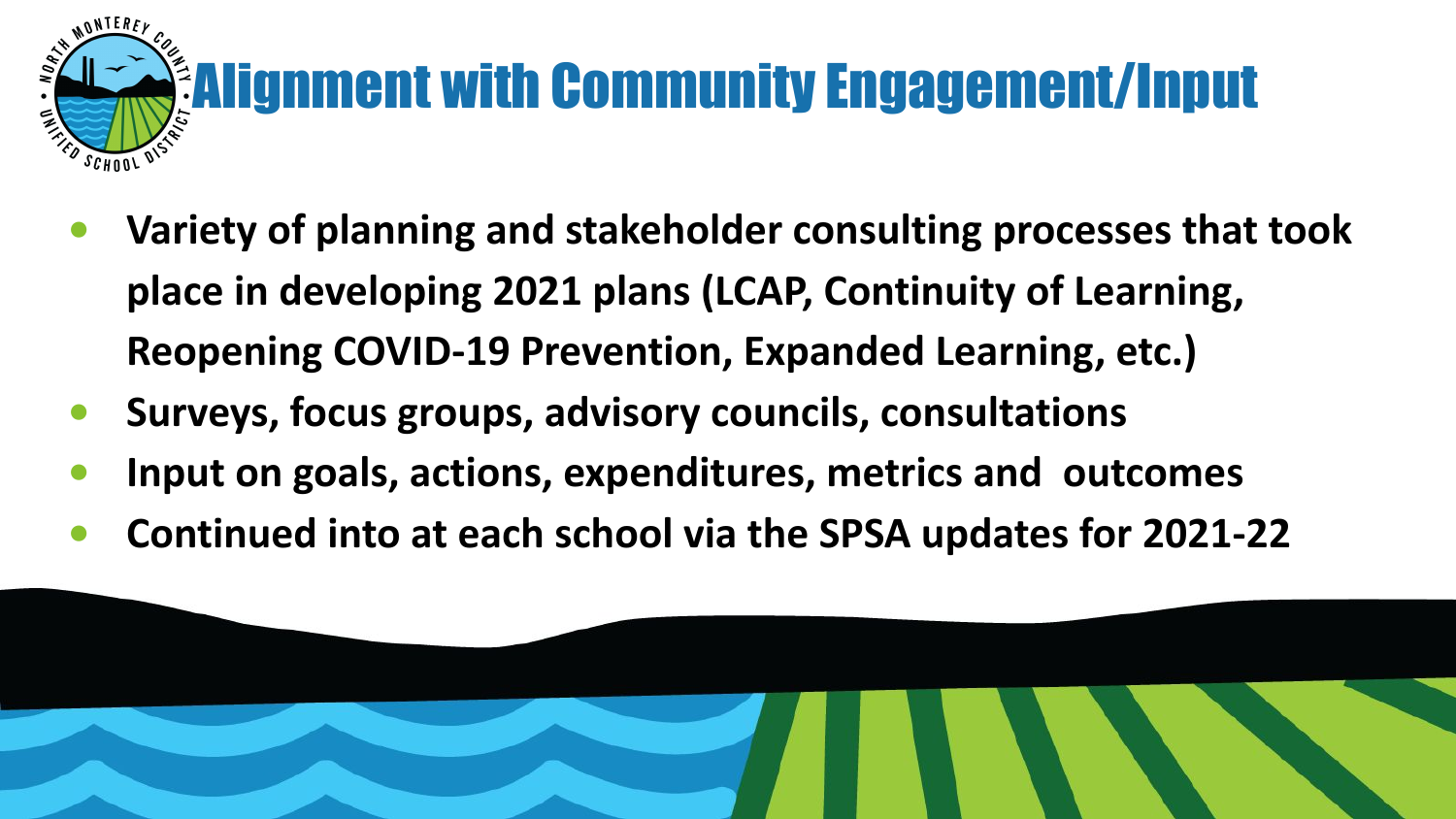

**Safe & Health Environments:** *Flexible Classrooms to Maximize Capacity in Classrooms, Outdoor Learning Environment* **Expand Transportation Capacity:** *Increase white fleet/drivers* 

*and before/after school program regional transportation*

**Safety & Compliance (Prevention Plan):** *Wellness and/or Compliance Coordinator for COVID-19 testing/contact tracing*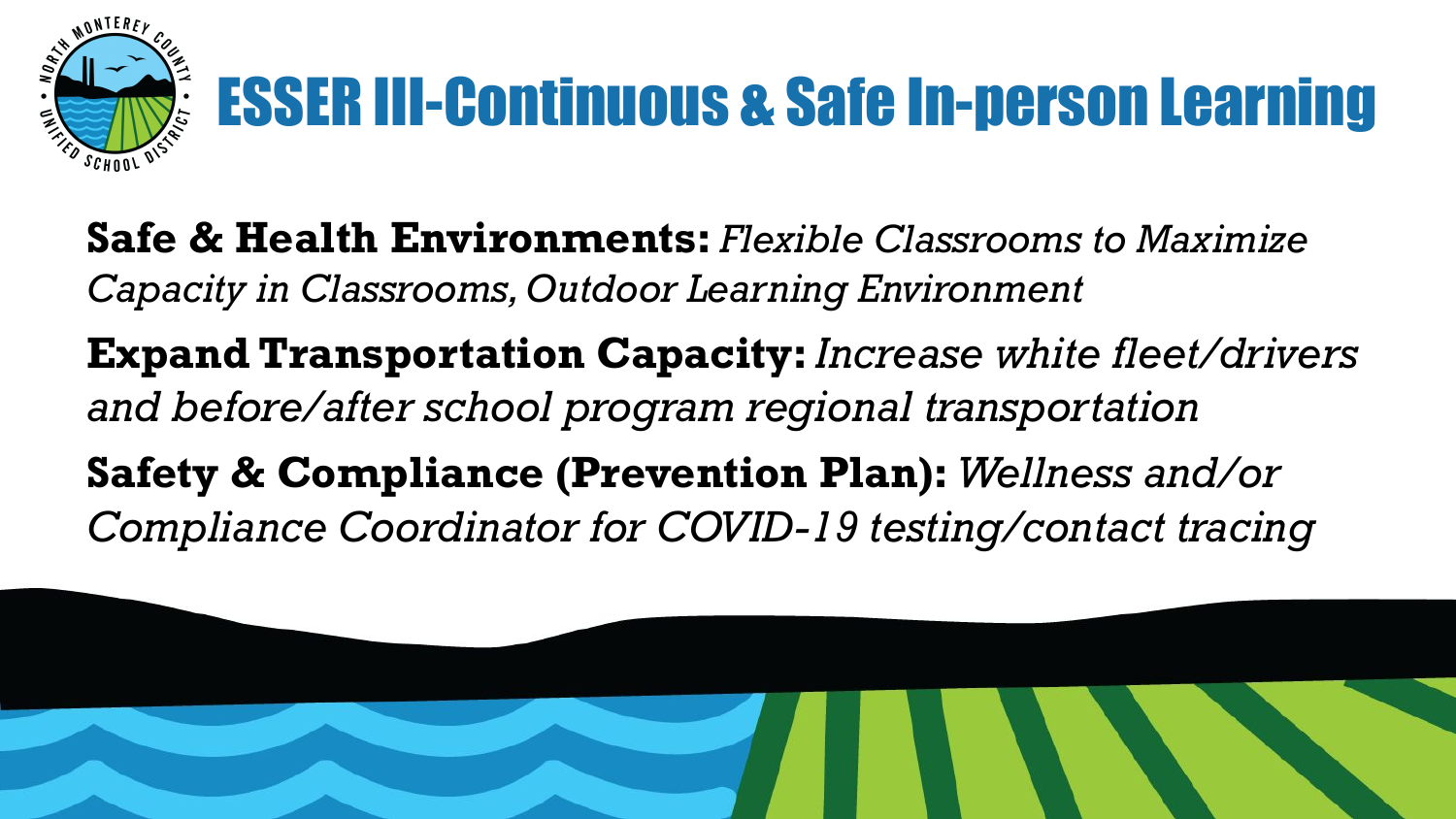

## ESSER III-Impact of Loss Instructional Time

- **Supplemental Instruction/Strategies:** *Academic Intervention Specialists-4 FTE, Student Engagement Specialists-2 FTE (TOSAs)*
- **Extended Learning Time:** *Additional paraprofessionals*
- **Expanded Learning Beyond School Calendar:** *Summer School, Saturday/Intersession at each School*
- **Social-Emotional Learning & Mental Health:** *Community Liaison I-Bilingual (6 FTE), School Based Mental Health Counselors (6 FTE)*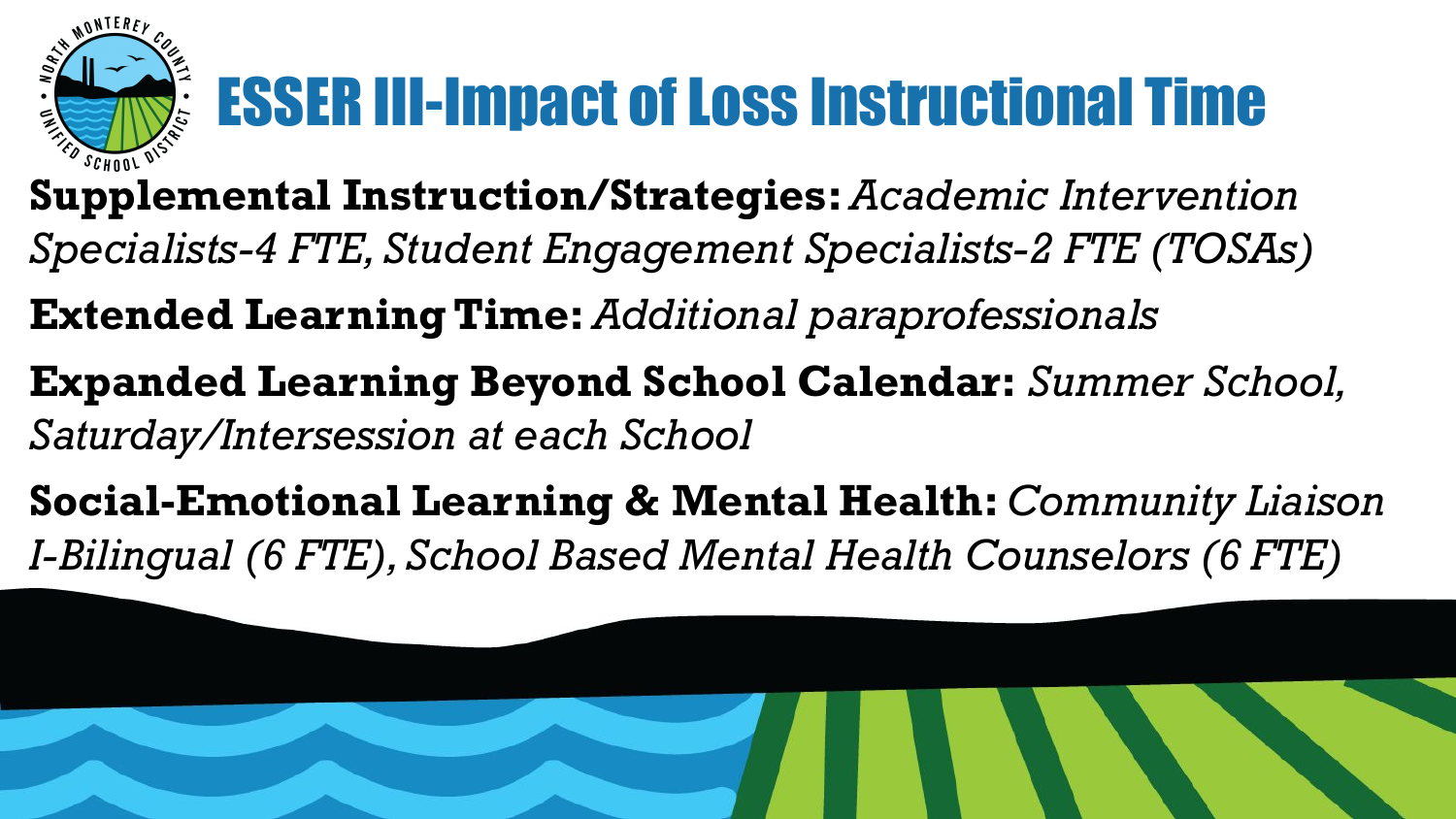

## ESSER III-Ensuring Interventions Address Needs

- *<b>Identification of Academic Status/Focus for* **Intervention/Acceleration**
- **• Social-emotional, mental health, behavioral supports and coordinated services**